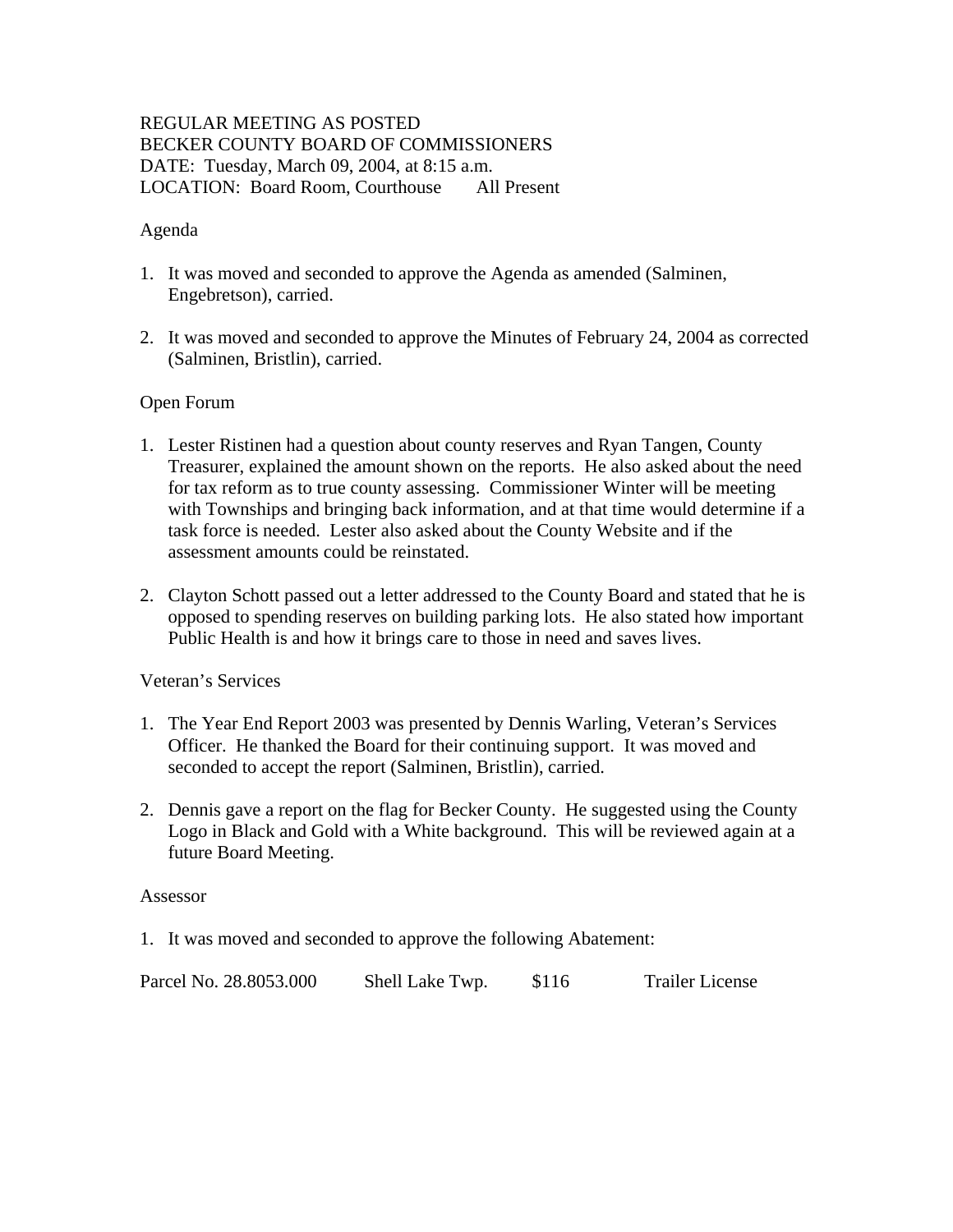### Finance

- 1. It was moved and seconded to approve the Claims with the qualifications (Bristlin, Salminen), carried.
- 2. Sunnyside Care Center Water Agreement was discussed and needs to be finalized.
- 3. Human Services Items to restructure the Printer/Copier Lease, a worker vacancy, and a Capital Purchase/Transit Bus were approved and will be considered under Human Services Agenda.
- 4. Highway Capital Purchase for a Computer and Monitor was approved and will be on under Highway Agenda.
- 5. Sheriff Department Request for Personnel was approved and will be on under the Sheriff's Agenda.
- 6. It was moved and seconded to approve the purchase of a house at 321 West State Street, Detroit Lakes. MN. in the amount of \$109,000. Closing costs of \$300 and reimbursing Becker County EDA for the amount of \$1,500. Earnest money will be paid from the 801 Fund. The closing date will be on March 26, 2004 (Bristlin, Seaberg), carried.
- 7. It was moved and seconded to approve the purchase of a house at 317 West State Street, Detroit Lakes, MN. in the amount of \$78,500. Closing costs of \$500 and reimbursing Becker County EDA for the amount of \$500 earnest money will be paid from the 801 Fund (Bristlin, Seaberg), carried.
- 8. Soil & Water. It was moved and seconded to concur with the Finance Committee to approve the request for the County to sponsor the 9-1-1 page in the new Plat Book at the cost of \$3,500 (Bristlin, Salminen), carried.
- 9. Human Services Billings from MCNS. It was the recommendation of the Finance Committee to hold off paying the amount billed until further investigation is completed.
- 10. It was moved and seconded to concur with the Finance Committee to approve enhancements for the basic package currently on our web-site in the amount of \$5,000. to upload the City of Detroit Lakes GIS mapping (Engebretson, Bristlin), carried.
- 11. It was moved and seconded to concur with the Finance Committee to approve the transfer of \$4,700. from the 801-6379 Misc. Charges Account to the County Attorney's Contingency Fund (Engebretson, Salminen), carried.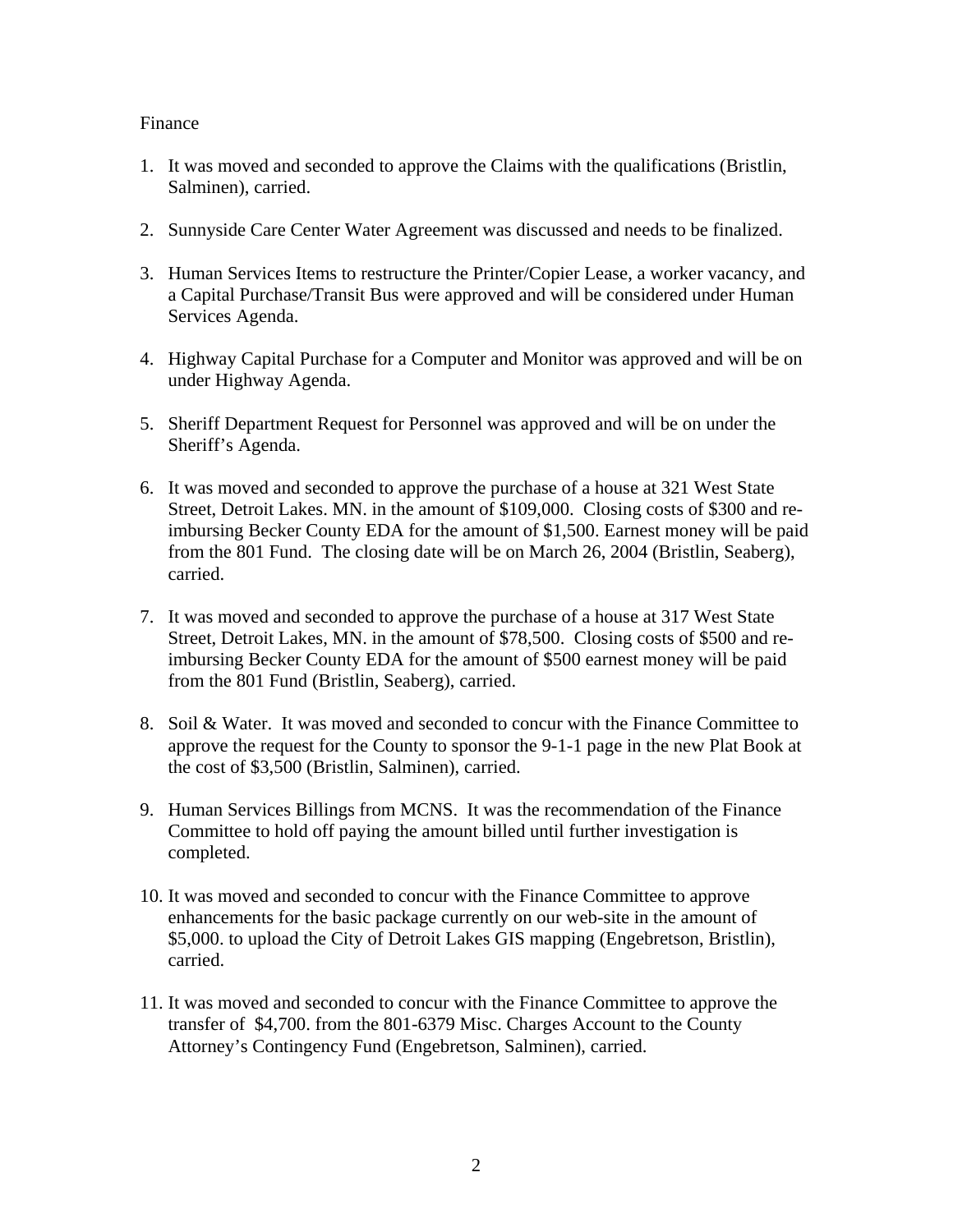12. It was moved and seconded to accept the Investment and Cash Summaries for January Report (Salminen, Bristlin), carried.

## Auditor

1. It was moved and seconded to approve the following Gambling Permits (Salminen, Bristlin), carried.

Cormorant Lion's Club for operations at the Cormorant Community Center in Cormorant Twp.; Cormorant Lakes Sportsman's Club for operations at Pit 6-11 in Lake Eunice Twp.; Cormorant Lakes Sportsman's Club for operations at the Cormorant Pub, Inc. in Cormorant Twp.

### **Sheriff**

1. It was moved and seconded to concur with the Finance Committee approve the request to hire a part-time Court Baliff due to a resignation by passing Resolution No. 03-04-1B, to internally post and if this position results in a part-time vacancy of if there are no internal applicants, to hire from the Correctional Office Applicant Pool List or to advertise (Bristlin, Seaberg), carried.

### Highway

1. It was moved and seconded to pass Resolution No. 03-04-1C, Bid Awards for the following Roadside Mowing Contracts (Salminen, Seaberg), carried. Bristlin voting nay.

Contract Area RM1 - Northwest is awarded to Mike Splonskowski Contract Area RM3 - North Central is awarded to Projects Unlimited Contract Area RM5 - Northeast is awarded to Randy Keranen Contract Area RM6 - Southeast is awarded to Randy Keranen Contract Area RM2 - Southwest was rejected, and RRM4 - South Central received no bids. These will be re-bid, and if no reasonable written quotes are received the Becker County Highway Department is hereby directed to perform such work as necessary.

- 2. It was moved and seconded to pass Resolution No. 03-04-1D & Resolution No. 03- 04-1E, Bid Award for Road Maintenance Contracts for Area #2 and #5, approving to award the contract to Teiken's Road Maintenance, Inc., low bidder and authorizing the County Engineer to award the contract (Seaberg, Bristlin), carried.
- 3. It was moved and seconded to pass Resolution No. 03-04-1E, Five-Year Plan Addition, authorizing the County Engineer to place CSAH 13 from CSAH 12 to CSAH 14 on the 2004 Five-Year Plan depending on special federal funding (Seaberg, Bristlin), carried.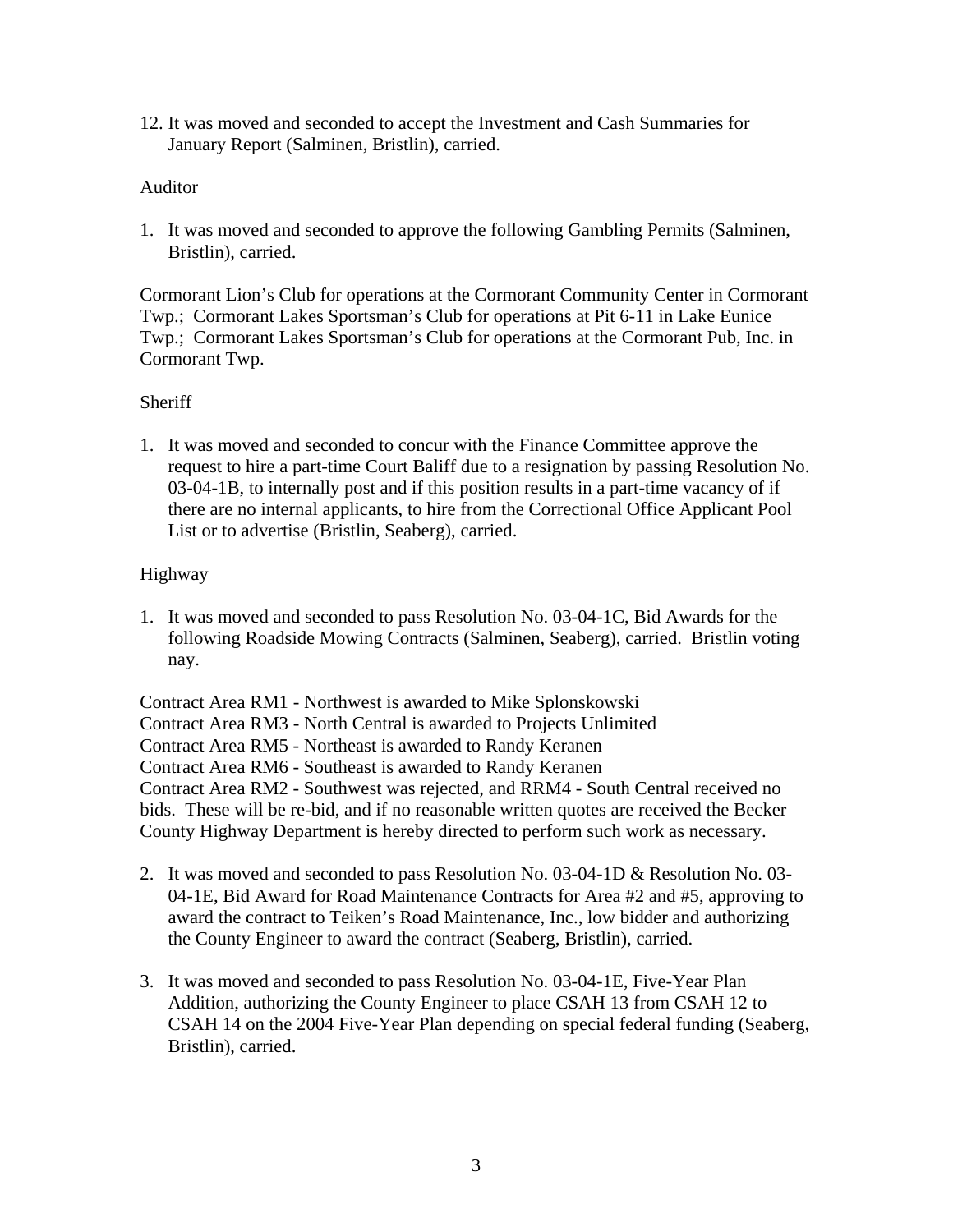4. It was moved and seconded to concur with the Finance Committee to approve the Capital Purchase of a Computer and Monitor for the Highway Maintenance Department at the requested amount of \$1,000 (Bristlin, Salminen), carried.

### Human Services

- 1. It was moved and seconded to approve the Agenda as amended (Bristlin, Salminen), carried.
- 2. It was moved and seconded to approve the Transit Claims (Bristlin, Salminen), carried.
- 3. It was moved and seconded to approve the request for Transit to do a Food Shelf Promotion from March 22 to 26, 2004. Non-perishable items or a donation of money could be given in lieu of the cost of a ride during this time (Bristlin, Salminen), carried.
- 4. It was moved and seconded to pass Resolution No. 03-04-1H, to create a permanent full-time Child Protection Social Worker due to an increased workload resulting from new program responsibilities in the Child Protection Unit (Salminen, Bristlin), carried.
- 5. It was moved and seconded to approve the purchase of services contract with Multi-County Nursing for Elderly Waiver from January 1 to June 30, 2004 (Engebretson, Salminen), carried.
- 6. It was moved and seconded to concur with the Finance Committee to approve the modification of a Copier Lease (Seaberg, Salminen), carried.
- 7. It was moved and seconded to concur with the Finance Committee to approve the purchase of a new transit bus by passing Resolution No. 03-04-1M, authorizing the purchase from Minnesota Body and Equipment Company in the approximate amount of \$46,000. (Salminen, Bristlin), carried.
- 8. It was moved and seconded to accept the Family Services, Adult Services and Probation Placement Reports (Salminen, Bristlin), carried.
- 9. Commissioner Winter received a letter from Kevin Goodnow, MN Dept of Human Services, congratulating the Becker County Human Services Department and staff for perfect performance in completing financial reports. The Board adds their congratulations to Human Services and staff.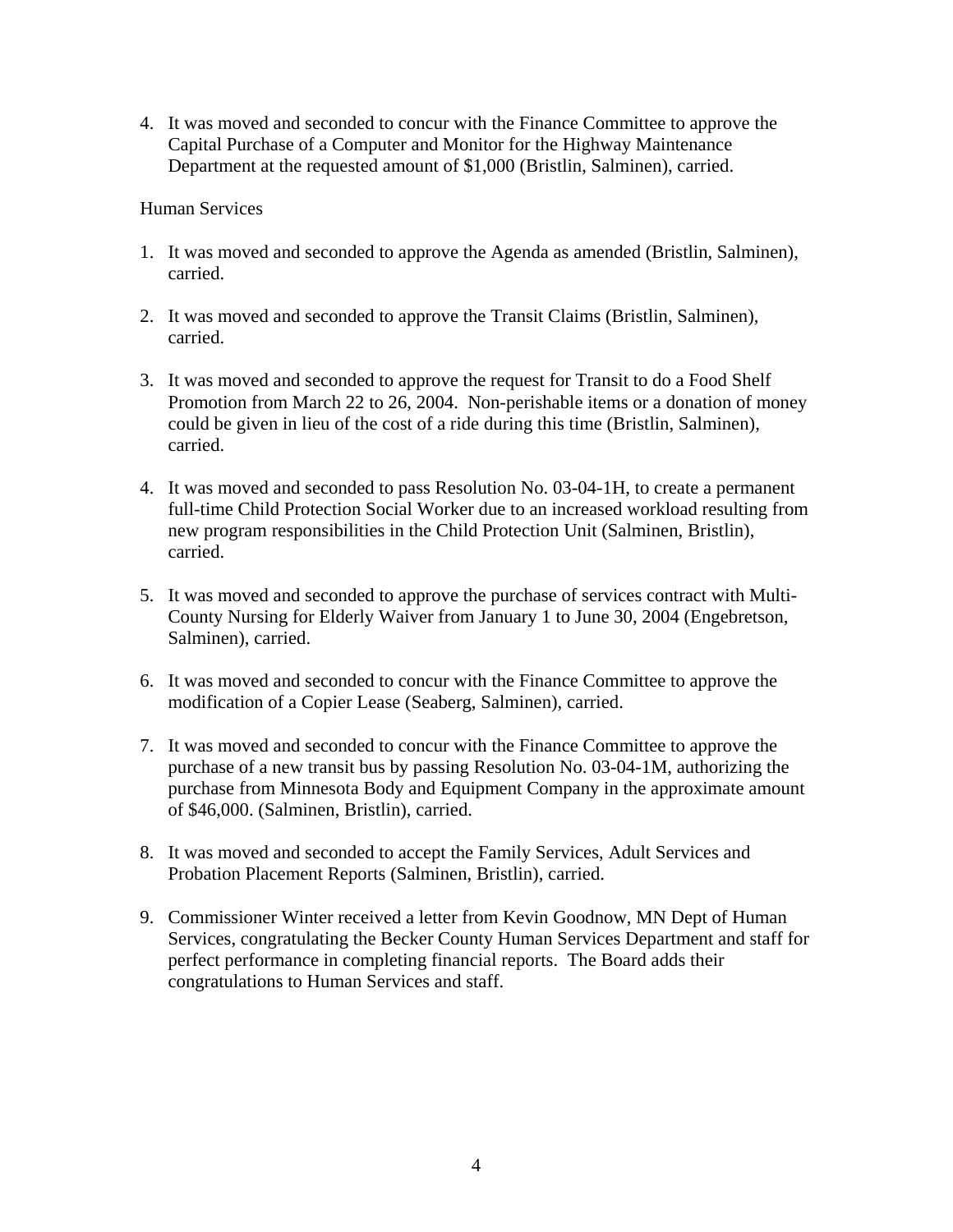### **Commissioners**

- 1. At 10:45 a.m., the Community Health Agenda Item was addressed. Matt Casey, Director, Human Services, gave a Community Health Presentation to the Board, covering the Draft Resolution, Public Health Committee, Draft Organizational Chart, Community Health Services Supervisor, Principles to guide the formation of the Community Health Services Unit, and reviewed the Public Health Committee Meeting Minutes. There were citizens present requesting to speak. The Chair requested a spokesperson for individual groups, so that person would have a three minute limit. There was discussion among the County Board Members, and the decision was made to let each citizen have three minutes to speak about the Community Health issue.
	- 1) Sharon Josephson was recognized by the Chair, and updated the Board about the August 04, 2003 meeting called by the Board of Health and held at the Technical College. She reviewed the procedures that were suggested at that meeting.
	- 2) Terry Kalil was recognized by the Chair and was speaking as a concerned taxpayer. Her concern centered on keeping the same level of services for the taxpayers and questioned if the new structure be ready by the first of the year 2005?
	- 3) Kim Bettcher was recognized by the Chair and voiced her opinion in opposition to combining the services as she felt the qualification for accessing services would change.
	- 4) Nancy Bauer was recognized by the Chair, and she was concerned about which plan was the better option and how services would be delivered with less personnel. She also had concerns about legal requirements.
	- 5) Randy Bauer was recognized by the Chair, and he wondered why Multi-County was not listed as one of the options for providing Community Health Services. He felt serious exploration of other options was not done.
	- 6) There were no others to speak for or against.
- 2. After listening to those speaking to the issue of Community Health, it was moved and seconded to pass Resolution No. 03-04-1K, resolving that the Becker County Board of Commissioners shall form a Community Health Services Unit within the Human Services Department and notify the Minnesota Department of Health that it wishes to establish itself as a Community Health Board as allowed under MN. Stat. 2003, Chapter 145A (Bristlin, Seaberg), Commissioner Engebretson motioned to table the passage of the resolution and the motion died for lack of a second. A poll of the vote was taken: Bristlin-yea; Seaberg-yea; Engebretson-nay; Salminen-yea. The motion to pass Resolution No. 03-04-1K was carried.
- 3. Commissioner Salminen stated that he voted yea to pass Resolution No. 03-04-1K, but wanted to express concerns that there not be a drop in services to citizens and that the present Multi-County employees be given consideration to the new Community Health Services Unit.